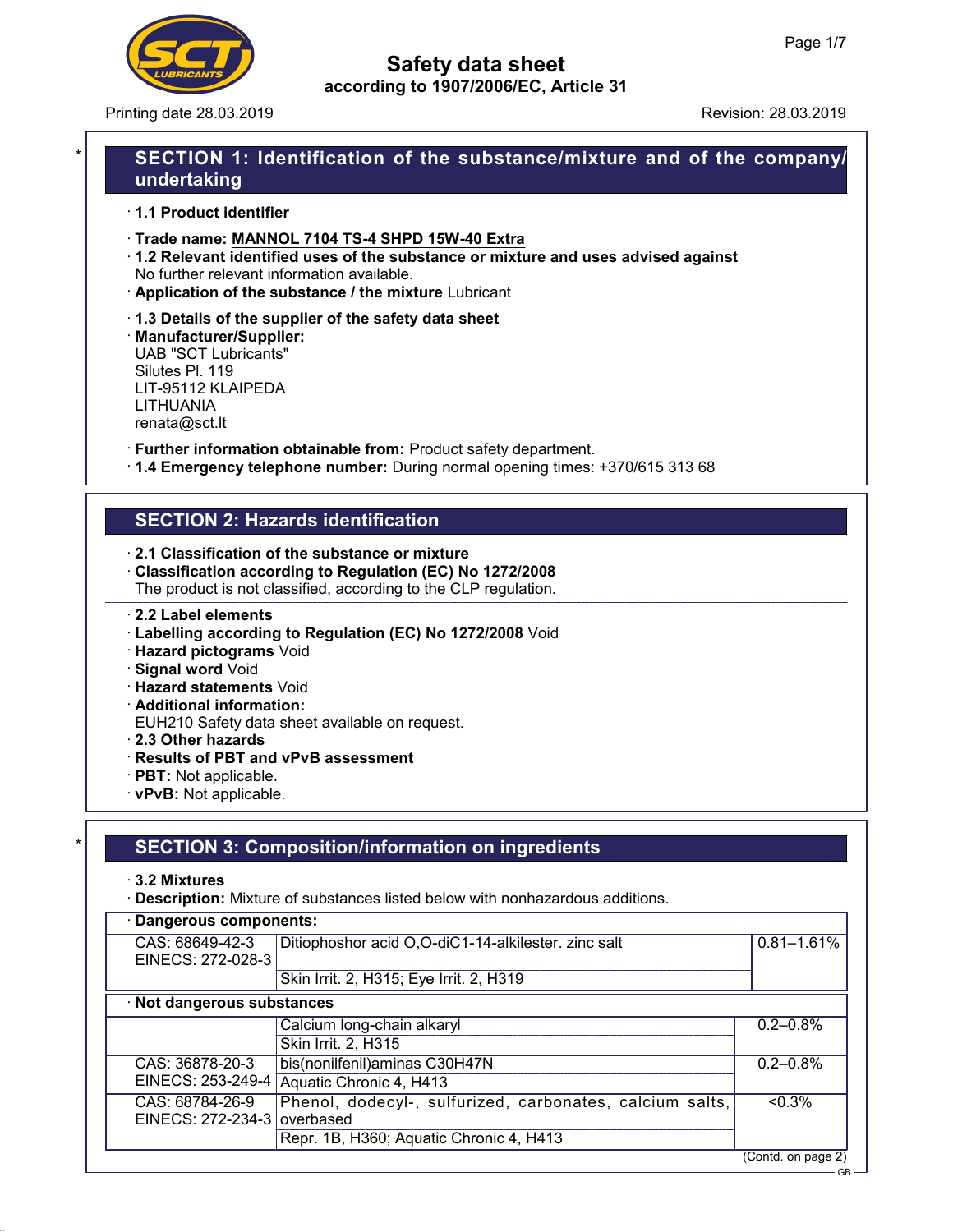

Printing date 28.03.2019 **Revision: 28.03.2019** Revision: 28.03.2019

Trade name: MANNOL 7104 TS-4 SHPD 15W-40 Extra

|                                                                                            |                                                                                                          | (Contd. of page 1 |
|--------------------------------------------------------------------------------------------|----------------------------------------------------------------------------------------------------------|-------------------|
| CAS: 104-43-8                                                                              | b-dodecilphenol                                                                                          | $<$ 0.1%          |
|                                                                                            | EINECS: 203-202-9 Repr. 2, H361f; Aquatic Acute 1, H400; Aquatic Chronic 1, H410;<br>Skin Irrit. 2. H315 |                   |
| CAS: 68439-50-9                                                                            | Alcohols, C12-14, ethoxylated                                                                            | $0.016 - 0.081\%$ |
| NLP: 500-213-3                                                                             | Aquatic Acute 1, H400; Aquatic Chronic 3, H412                                                           |                   |
| . Additional information: Ear the wording of the listed begand phrases refer to section 16 |                                                                                                          |                   |

· Additional information: For the wording of the listed hazard phrases refer to section 16.

## **SECTION 4: First aid measures**

- · 4.1 Description of first aid measures
- · General information: No special measures required.
- · After inhalation: Supply fresh air; consult doctor in case of complaints.
- · After skin contact: Generally the product does not irritate the skin.
- · After eye contact: Rinse opened eye for several minutes under running water.
- · After swallowing: If symptoms persist consult doctor.
- · 4.2 Most important symptoms and effects, both acute and delayed No further relevant information available.
- · 4.3 Indication of any immediate medical attention and special treatment needed No further relevant information available.

## SECTION 5: Firefighting measures

- · 5.1 Extinguishing media
- · Suitable extinguishing agents:

CO2. Do not use water.

Use fire extinguishing methods suitable to surrounding conditions.

Foam

Fire-extinguishing powder

Sand

- · For safety reasons unsuitable extinguishing agents: Water
- · 5.2 Special hazards arising from the substance or mixture No further relevant information available.
- · 5.3 Advice for firefighters
- · Protective equipment: No special measures required.
- · Additional information

Dispose of fire debris and contaminated fire fighting water in accordance with official regulations.

## **SECTION 6: Accidental release measures**

- · 6.1 Personal precautions, protective equipment and emergency procedures Ensure adequate ventilation Particular danger of slipping on leaked/spilled product. Wear protective clothing.  $\cdot$  6.2 Environmental precautions: Do not allow to enter sewers/ surface or ground water.
- · 6.3 Methods and material for containment and cleaning up:

Absorb with liquid-binding material (sand, diatomite, acid binders, universal binders, sawdust).

· 6.4 Reference to other sections See Section 7 for information on safe handling. See Section 8 for information on personal protection equipment.

(Contd. on page 3)

 $-$  GB  $-$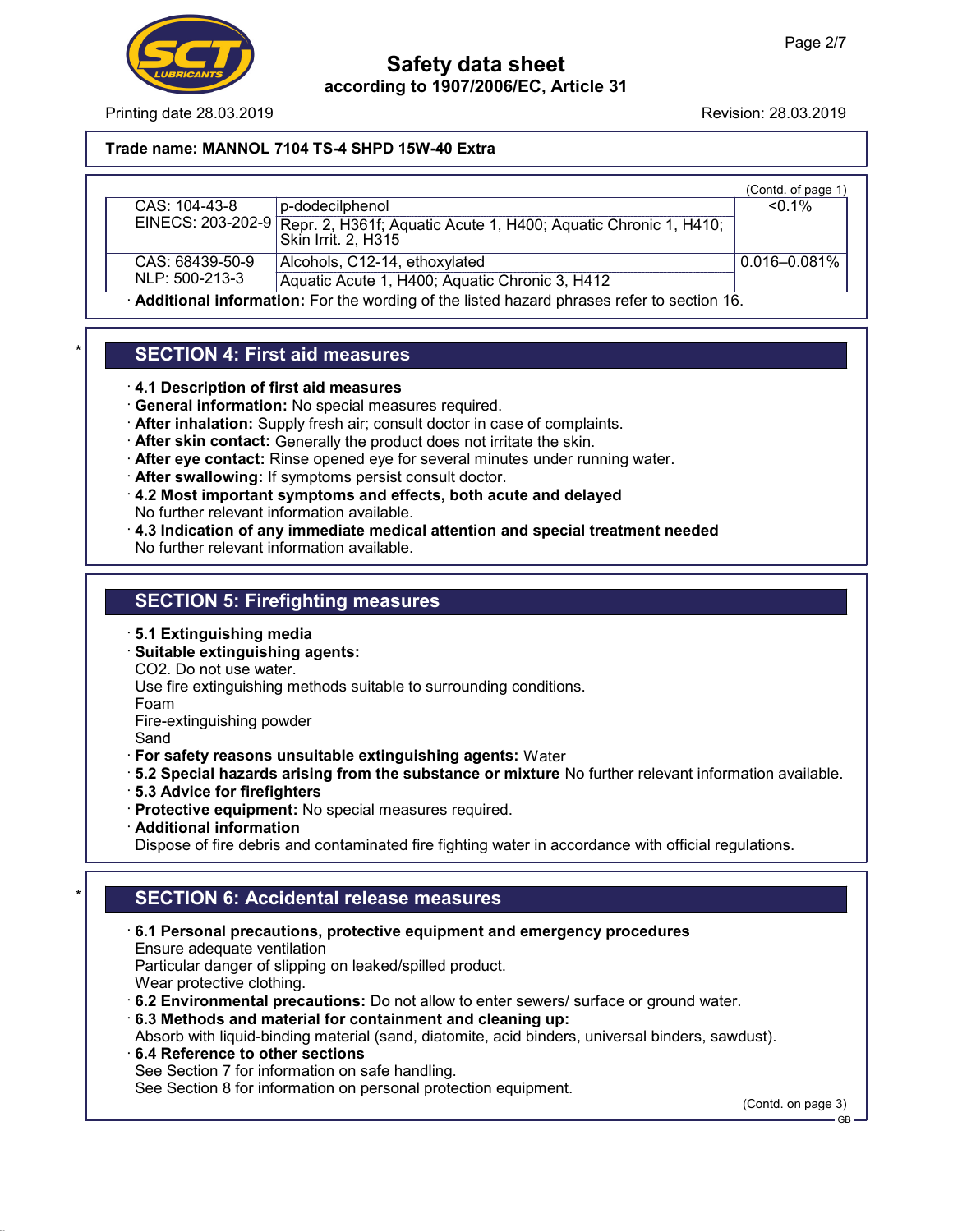

Printing date 28.03.2019 **Revision: 28.03.2019** Revision: 28.03.2019

#### Trade name: MANNOL 7104 TS-4 SHPD 15W-40 Extra

(Contd. of page 2)

See Section 13 for disposal information.

### **SECTION 7: Handling and storage**

- · 7.1 Precautions for safe handling No special measures required.
- · Information about fire and explosion protection: No special measures required.
- · 7.2 Conditions for safe storage, including any incompatibilities
- · Storage:
- · Requirements to be met by storerooms and receptacles: No special requirements.
- · Information about storage in one common storage facility: Not required.
- · Further information about storage conditions: None.
- · 7.3 Specific end use(s) No further relevant information available.

### **SECTION 8: Exposure controls/personal protection**

· Additional information about design of technical facilities: No further data; see item 7.

- · 8.1 Control parameters
- · Ingredients with limit values that require monitoring at the workplace:

The product does not contain any relevant quantities of materials with critical values that have to be monitored at the workplace.

- · Additional information: The lists valid during the making were used as basis.
- · 8.2 Exposure controls
- · Personal protective equipment:
- · General protective and hygienic measures:
- The usual precautionary measures are to be adhered to when handling chemicals.
- · Respiratory protection: Not required.
- · Protection of hands:

The glove material has to be impermeable and resistant to the product/ the substance/ the preparation. Due to missing tests no recommendation to the glove material can be given for the product/ the preparation/ the chemical mixture.

Selection of the glove material on consideration of the penetration times, rates of diffusion and the degradation

· Material of gloves

The selection of the suitable gloves does not only depend on the material, but also on further marks of quality and varies from manufacturer to manufacturer. As the product is a preparation of several substances, the resistance of the glove material can not be calculated in advance and has therefore to be checked prior to the application.

· Penetration time of glove material

The exact break through time has to be found out by the manufacturer of the protective gloves and has to be observed.

· Eye protection: Goggles recommended during refilling

(Contd. on page 4)

GB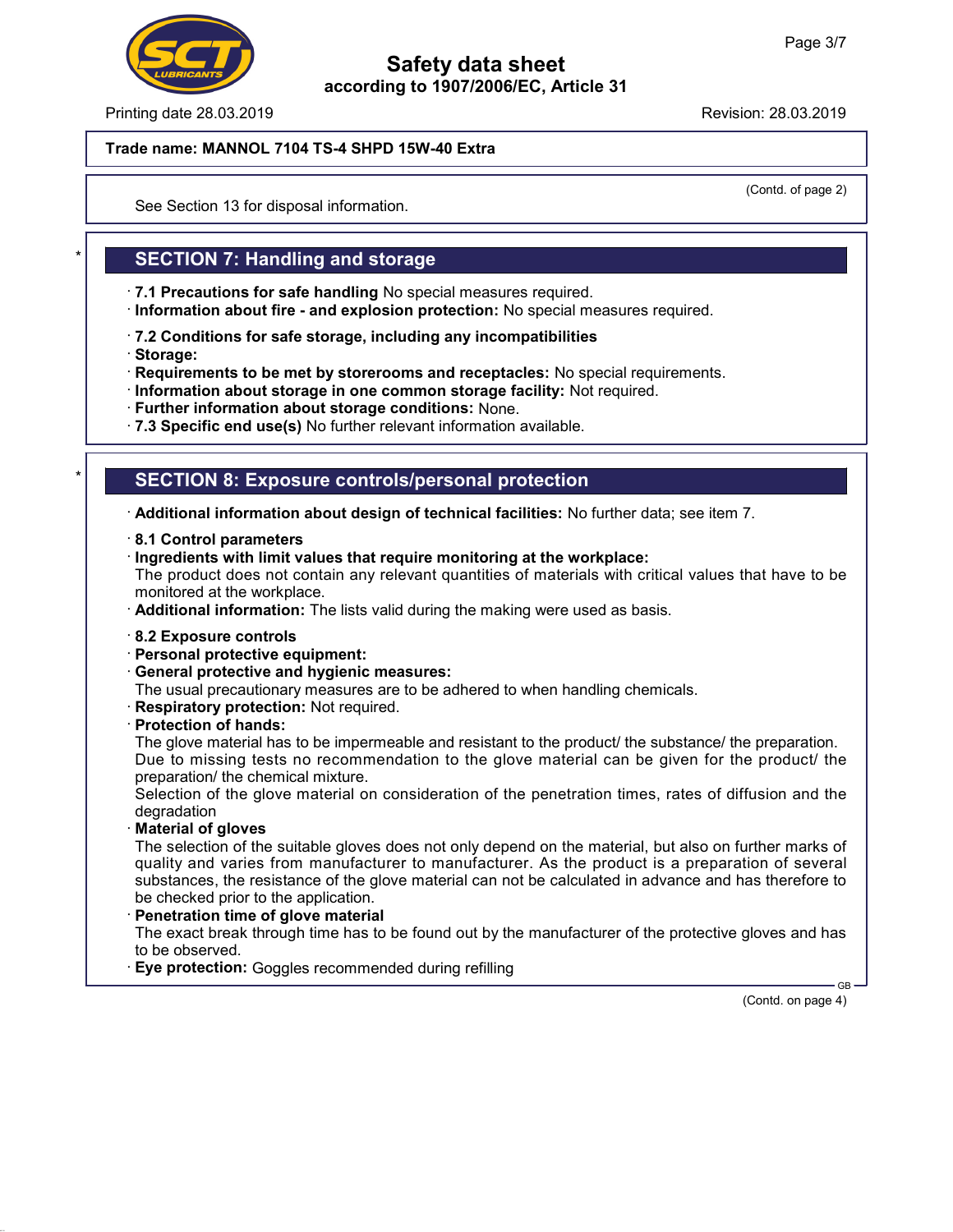

Printing date 28.03.2019 **Revision: 28.03.2019** 

#### Trade name: MANNOL 7104 TS-4 SHPD 15W-40 Extra

(Contd. of page 3)

|                                                           | <b>SECTION 9: Physical and chemical properties</b> |  |  |  |  |
|-----------------------------------------------------------|----------------------------------------------------|--|--|--|--|
| 9.1 Information on basic physical and chemical properties |                                                    |  |  |  |  |
| <b>General Information</b>                                |                                                    |  |  |  |  |
| · Appearance:<br>Form:                                    | Liquid                                             |  |  |  |  |
| Colour:                                                   | Yellow-brown                                       |  |  |  |  |
| · Odour:                                                  | Specific type                                      |  |  |  |  |
| Odour threshold:                                          | Not determined.                                    |  |  |  |  |
| · pH-value:                                               | Not determined.                                    |  |  |  |  |
| Change in condition                                       |                                                    |  |  |  |  |
| <b>Melting point/freezing point:</b>                      | Undetermined.                                      |  |  |  |  |
| Initial boiling point and boiling range: >350 °C          |                                                    |  |  |  |  |
| · Flash point:                                            | $>226$ °C                                          |  |  |  |  |
| · Flammability (solid, gas):                              | Not applicable.                                    |  |  |  |  |
| · Decomposition temperature:                              | Not determined.                                    |  |  |  |  |
| · Auto-ignition temperature:                              | Product is not selfigniting.                       |  |  |  |  |
| <b>Explosive properties:</b>                              | Product does not present an explosion hazard.      |  |  |  |  |
| <b>Explosion limits:</b>                                  |                                                    |  |  |  |  |
| Lower:                                                    | Not determined.                                    |  |  |  |  |
| Upper:                                                    | Not determined.                                    |  |  |  |  |
| · Vapour pressure:                                        | Not determined.                                    |  |  |  |  |
| · Density at 20 °C:                                       | $0.89$ g/cm <sup>3</sup>                           |  |  |  |  |
| · Bulk density:                                           | 890 kg/m <sup>3</sup>                              |  |  |  |  |
| · Relative density                                        | Not determined.                                    |  |  |  |  |
| · Vapour density                                          | Not determined.                                    |  |  |  |  |
| <b>Evaporation rate</b>                                   | Not determined.                                    |  |  |  |  |
| · Solubility in / Miscibility with                        |                                                    |  |  |  |  |
| water:                                                    | Not miscible or difficult to mix.                  |  |  |  |  |
| · Partition coefficient: n-octanol/water:                 | Not determined.                                    |  |  |  |  |
| · Viscosity:                                              |                                                    |  |  |  |  |
| Dynamic:                                                  | Not determined.                                    |  |  |  |  |
| Kinematic at 40 °C:                                       | $>100$ mm <sup>2</sup> /s                          |  |  |  |  |
| · Solvent content:                                        |                                                    |  |  |  |  |
| VOC (EC)                                                  | 0.00%                                              |  |  |  |  |
| <b>Solids content:</b>                                    | 0.0%                                               |  |  |  |  |
| ⋅ 9.2 Other information                                   | No further relevant information available.         |  |  |  |  |

# SECTION 10: Stability and reactivity

· 10.1 Reactivity No further relevant information available.

(Contd. on page 5)

GB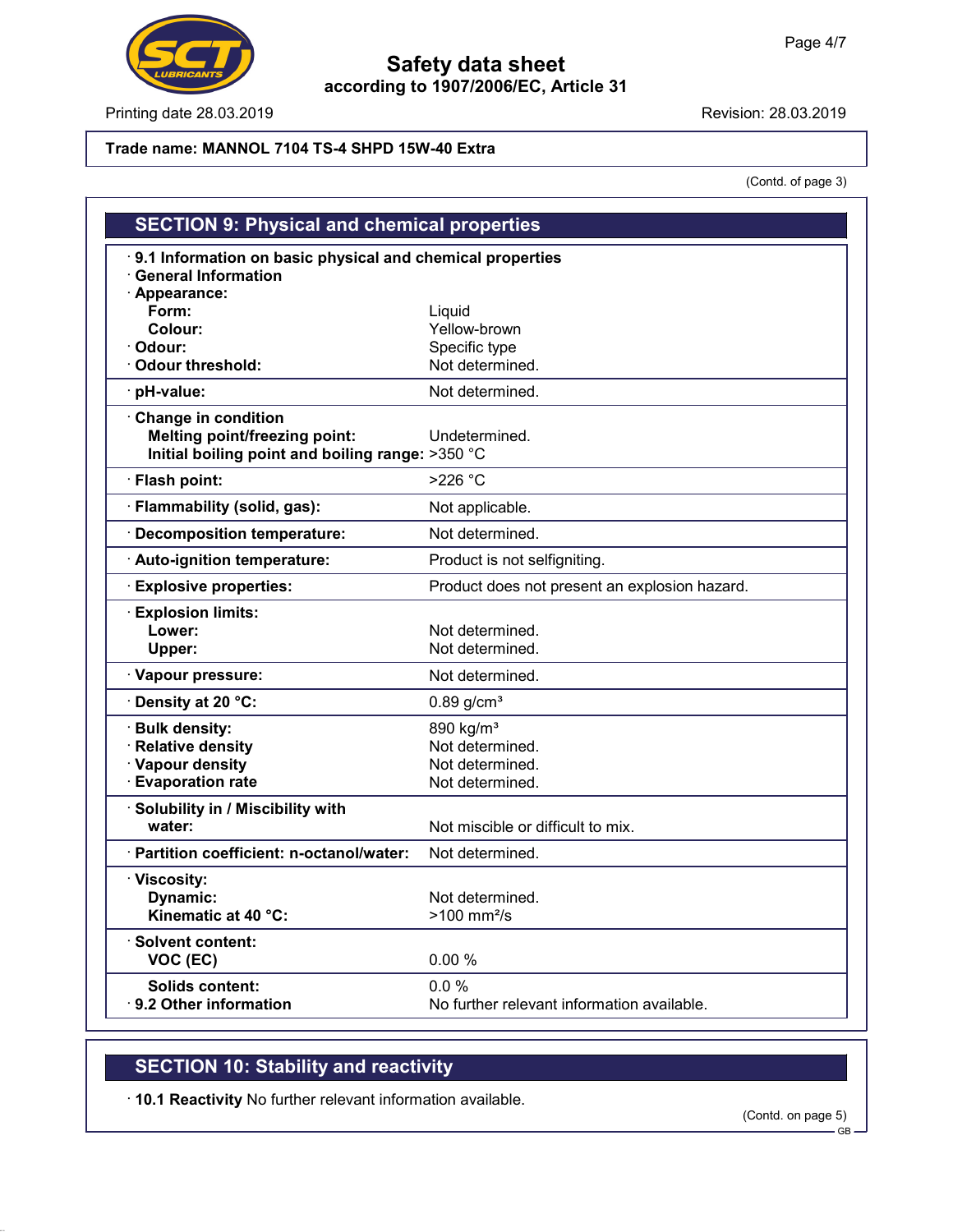

Printing date 28.03.2019 **Revision: 28.03.2019** Revision: 28.03.2019

## Safety data sheet according to 1907/2006/EC, Article 31

## Trade name: MANNOL 7104 TS-4 SHPD 15W-40 Extra

(Contd. of page 4)

- · 10.2 Chemical stability
- · Thermal decomposition / conditions to be avoided:
- No decomposition if used according to specifications.
- · 10.3 Possibility of hazardous reactions No dangerous reactions known.
- · 10.4 Conditions to avoid No further relevant information available.
- · 10.5 Incompatible materials: No further relevant information available.
- · 10.6 Hazardous decomposition products: Carbon monoxide Aldehyde Poisonous gases/vapours Carbon dioxide

# SECTION 11: Toxicological information

- · 11.1 Information on toxicological effects
- · Acute toxicity Based on available data, the classification criteria are not met.
- · Primary irritant effect:
- · Skin corrosion/irritation Based on available data, the classification criteria are not met.
- · Serious eye damage/irritation Based on available data, the classification criteria are not met.
- · Respiratory or skin sensitisation Based on available data, the classification criteria are not met.
- · CMR effects (carcinogenity, mutagenicity and toxicity for reproduction)
- · Germ cell mutagenicity Based on available data, the classification criteria are not met.
- · Carcinogenicity Based on available data, the classification criteria are not met.
- · Reproductive toxicity Based on available data, the classification criteria are not met.
- · STOT-single exposure Based on available data, the classification criteria are not met.
- · STOT-repeated exposure Based on available data, the classification criteria are not met.
- · Aspiration hazard Based on available data, the classification criteria are not met.

# **SECTION 12: Ecological information**

- · 12.1 Toxicity
- · Aquatic toxicity: No further relevant information available.
- · 12.2 Persistence and degradability No further relevant information available.
- · 12.3 Bioaccumulative potential No further relevant information available.
- · 12.4 Mobility in soil No further relevant information available.
- · Additional ecological information:
- · General notes:

Water hazard class 2 (German Regulation) (Self-assessment): hazardous for water Do not allow product to reach ground water, water course or sewage system. Danger to drinking water if even small quantities leak into the ground.

- · 12.5 Results of PBT and vPvB assessment
- · PBT: Not applicable.
- · vPvB: Not applicable.
- · 12.6 Other adverse effects No further relevant information available.

 GB (Contd. on page 6)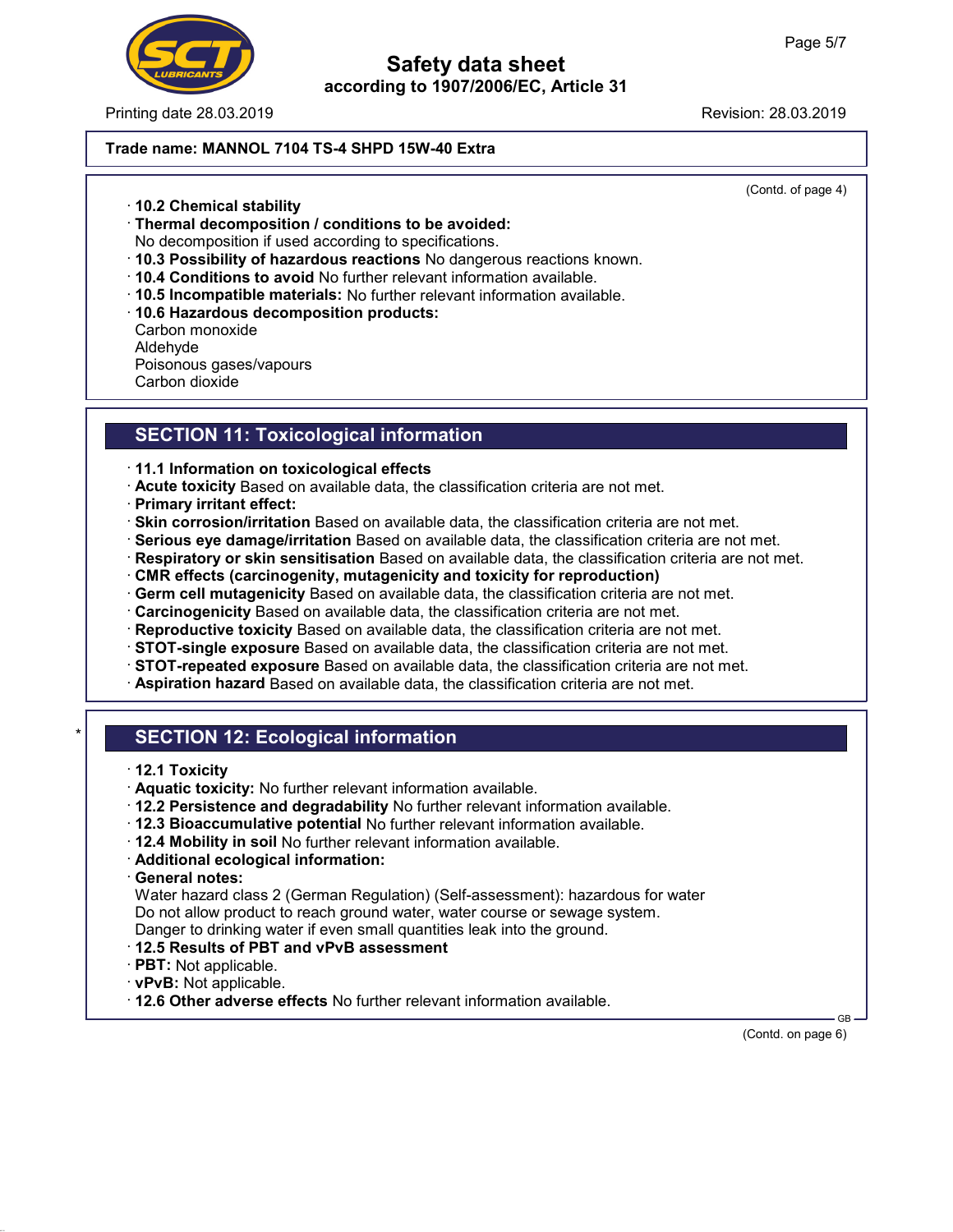

Printing date 28.03.2019 **Revision: 28.03.2019** Revision: 28.03.2019

#### Trade name: MANNOL 7104 TS-4 SHPD 15W-40 Extra

(Contd. of page 5)

### **SECTION 13: Disposal considerations**

· 13.1 Waste treatment methods

· Recommendation Smaller quantities can be disposed of with household waste.

· European waste catalogue

HP 10 Toxic for reproduction

· Uncleaned packaging:

· Recommendation: Disposal must be made according to official regulations.

| <b>SECTION 14: Transport information</b>                                                             |                 |  |
|------------------------------------------------------------------------------------------------------|-----------------|--|
| $\cdot$ 14.1 UN-Number<br>· ADR, ADN, IMDG, IATA                                                     | not regulated   |  |
| $\cdot$ 14.2 UN proper shipping name<br>· ADR, ADN, IMDG, IATA                                       | not regulated   |  |
| 14.3 Transport hazard class(es)                                                                      |                 |  |
| · ADR, ADN, IMDG, IATA<br>∙ Class                                                                    | not regulated   |  |
| 14.4 Packing group<br>· ADR, IMDG, IATA                                                              | not regulated   |  |
| 14.5 Environmental hazards:                                                                          | Not applicable. |  |
| 14.6 Special precautions for user                                                                    | Not applicable. |  |
| 14.7 Transport in bulk according to Annex II of<br><b>Marpol and the IBC Code</b><br>Not applicable. |                 |  |
| · UN "Model Regulation":                                                                             | not regulated   |  |

## SECTION 15: Regulatory information

- · 15.1 Safety, health and environmental regulations/legislation specific for the substance or mixture
- · Directive 2012/18/EU
- · Named dangerous substances ANNEX I None of the ingredients is listed.
- · 15.2 Chemical safety assessment: A Chemical Safety Assessment has not been carried out.

## SECTION 16: Other information

This information is based on our present knowledge. However, this shall not constitute a guarantee for any specific product features and shall not establish a legally valid contractual relationship.

#### · Relevant phrases

- H315 Causes skin irritation.
- H319 Causes serious eye irritation.
- H360 May damage fertility or the unborn child.

(Contd. on page 7)

 $-$  GB  $\cdot$